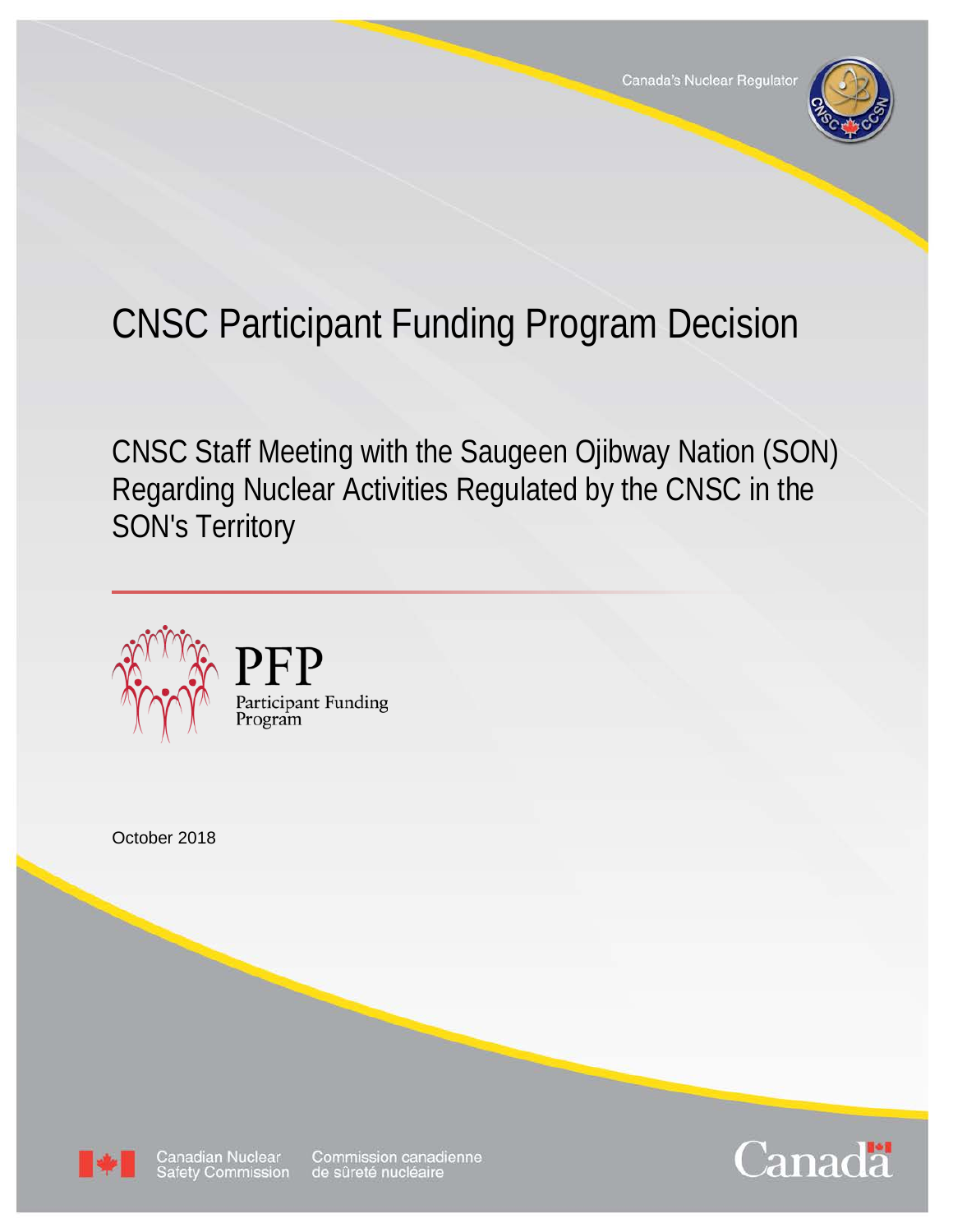The Canadian Nuclear Safety Commission (CNSC) offered funding under its Participant Funding Program (PFP) to facilitate a meeting on October 17, 2018 between the Saugeen Ojibway Nation (SON) and CNSC staff. The purpose of the meeting was to discuss nuclear activities regulated by the CNSC in the SON's Territory.

The information gathered from the meeting will be included in a relevant Commission member document and presented directly to the Commission.

### **Background**

The CNSC made PFP support available to:

- enhance Indigenous and stakeholder participation in the CNSC's environmental assessment and licensing processes
- help stakeholders bring valuable information to the Commission

A Funding Review Committee (FRC), independent from the CNSC, was established to review the funding application received by the CNSC's PFP administrator, and to make recommendations on the allocation of funding to the applicant.

The FRC had one member: Mr. Steve Burgess, retired Canadian Environmental Assessment Agency Director.

The CNSC received one PFP application requesting \$11,008.90 and this was reviewed by the FRC.

## **Eligibility and funding criteria**

For more information on participant funding and how it works, including details on eligibility and funding criteria, please read the [PFP guide.](http://nuclearsafety.gc.ca/eng/pdfs/participant-funding-program/CNSC-Participant-Funding-Guide-eng.pdf)

### **CNSC participant funding decision**

The CNSC carefully considered the FRC's recommendation on the allocation of participant funding for SON to meet with CNSC staff, and approved the reimbursement of up to \$11,008.90.

| Applicant              | <b>Maximum amount of available funding</b> |
|------------------------|--------------------------------------------|
| Saugeen Ojibway Nation | \$11,008.90                                |
| TOTAL                  | \$11,008.90                                |